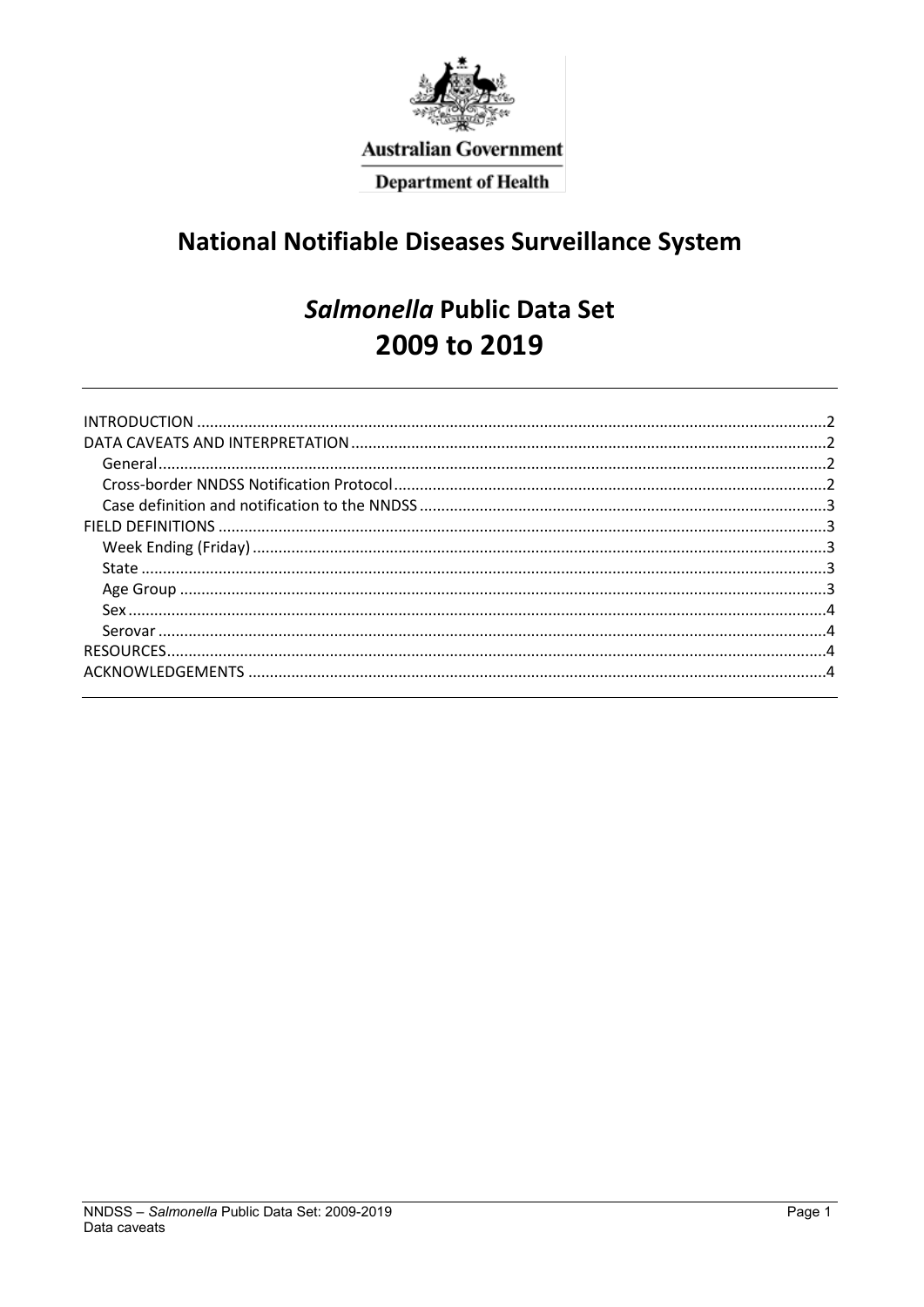## <span id="page-1-0"></span>**INTRODUCTION**

- The Salmonella Public Data Set includes notification data collected on *Salmonella* via the National Notifiable Diseases Surveillance System (NNDSS) from 1 January 2009 to 31 December 2019.
- See Table 1 for a description of the NNDSS data available in the *Salmonella* Public Data Set.

| <b>State or Territory</b> | <b>NNDSS Data</b>                                                              |
|---------------------------|--------------------------------------------------------------------------------|
| Australian Capital        | Australian Capital Territory data are not included in this data set. See notes |
| Territory                 | below with regard to how access to these data.                                 |
| New South Wales           | Week ending date, State, Age group, Sex and Serovar.                           |
| Northern Territory        | Week ending date, State, Age group, Sex and Serovar.                           |
| Queensland                | Week ending date, State, Age group, Sex and Serovar.                           |
| South Australia           | Week ending date, State, Age group, Sex and Serovar.                           |
| Tasmania                  | Week ending date, State, Age group, Sex and Serovar.                           |
| Victoria                  | Week ending date, State, Age group, Sex and Serovar.                           |
| Western Australia         | Week ending date, State, Age group, Sex and Serovar.                           |

**Table 1: NNDSS data available in the** *Salmonella* **Public Data Set**

• If *Salmonella* data for Australian Capital Territory (ACT) are required, a formal data request should be submitted directly to the Surveillance & Management, Communicable Disease Control, Health Protection Service. Please contact the Surveillance Officer on (02) 6205 2155 or at [cdc@act.gov.au.](mailto:cdc@act.gov.au)

## <span id="page-1-1"></span>**DATA CAVEATS AND INTERPRETATION**

It should be noted there are several caveats to the National Notifiable Diseases Surveillance System (NNDSS) data for *Salmonella* notifications in this public dataset release:

#### <span id="page-1-2"></span>*General*

- These *Salmonella* notification data are based on data extracted from the NNDSS on the date specified in the downloaded MS Excel *Salmonella* public dataset. Due to the dynamic nature of the NNDSS, data on this extract is subject to retrospective revision and may vary from data reported in published NNDSS reports and reports of notification data by states and territories.
- These notification data represent only a proportion of the total cases occurring in the community, that is, only those cases for which health care was sought, a test conducted and a diagnosis made, followed by a notification to health authorities. The degree of under-representation of all cases is unknown and is most likely variable by disease and jurisdiction.
- In interpreting these data it is important to note that changes in notifications over time may not solely reflect changes in disease prevalence or incidence. Changes in testing policies; screening programs including the preferential testing of high risk populations; the use of less invasive and more sensitive diagnostic tests; and periodic awareness campaigns, may influence the number of notifications that occur annually.

## <span id="page-1-3"></span>*Cross-border NNDSS Notification Protocol*

• From 1 January 2009 the Communicable Diseases Network Australia (CDNA) implemented the Cross-border NNDSS Notification Protocol. The Protocol establishes that notifications are reported by the jurisdiction of residence, regardless of the jurisdiction of diagnosis. In the instance that a case is usually resident overseas, the notification is reported to the NNDSS by the jurisdiction of diagnosis.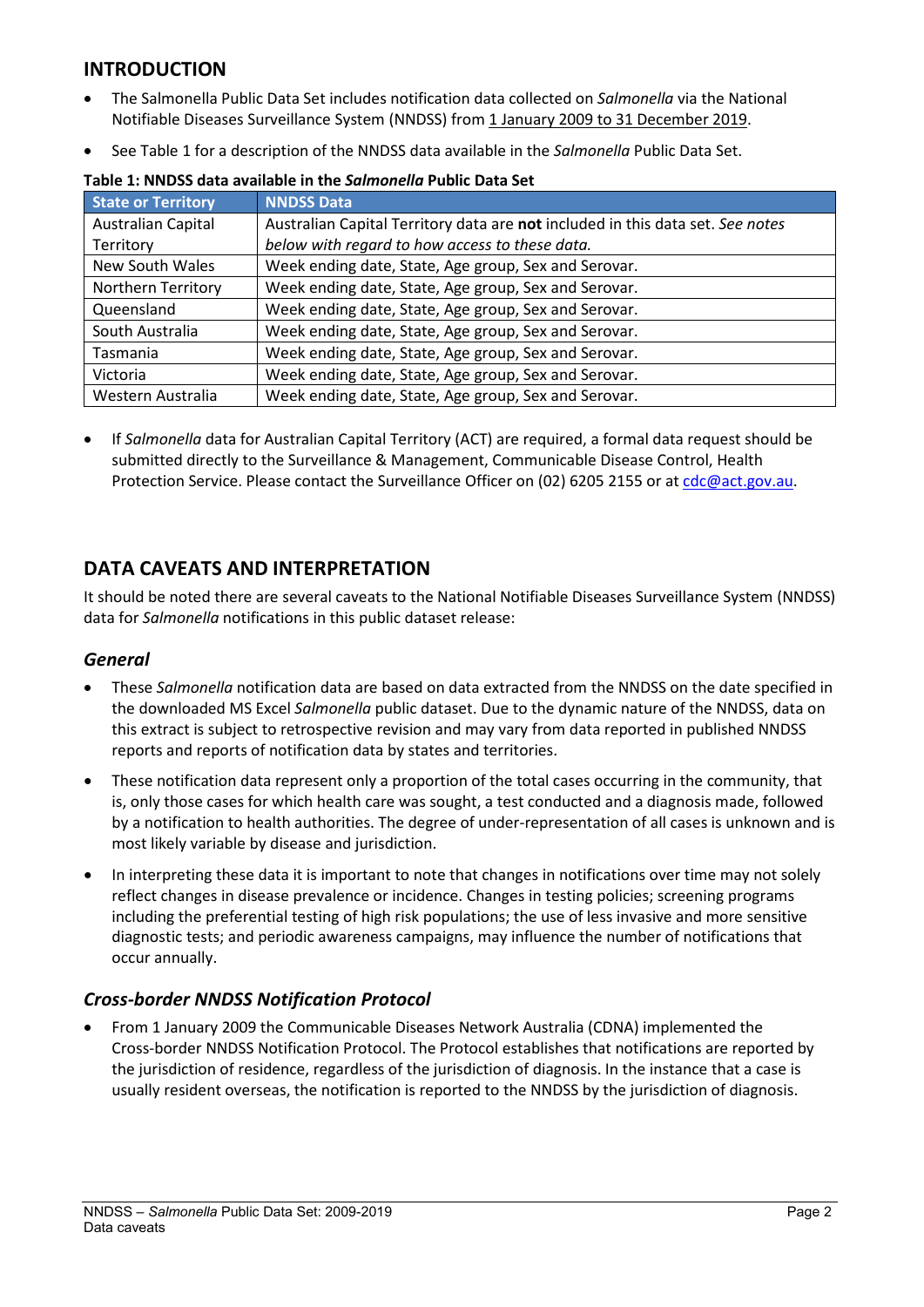#### <span id="page-2-0"></span>*Case definition and notification to the NNDSS*

- The current surveillance case definitions for these infections, including any historical edits, are available at: [http://www.health.gov.au/internet/main/publishing.nsf/Content/cda-surveil-nndss-casedefs](http://www.health.gov.au/internet/main/publishing.nsf/Content/cda-surveil-nndss-casedefs-cd_salmon.htm)[cd\\_salmon.htm.](http://www.health.gov.au/internet/main/publishing.nsf/Content/cda-surveil-nndss-casedefs-cd_salmon.htm)
- In September 2003, new national case definitions for notifications reported to NNDSS were endorsed by the CDNA, with nearly all jurisdictions implementing the new definitions in January 2004 (New South Wales commenced in August 2004). Prior to the adoption of the national definitions, some jurisdictions used the 1994 NHMRC case definitions, some jurisdictions used modified definitions that were based on the NHMRC case definitions, and some others used definitions specific to the state for some diseases.
- The case definition for salmonellosis was last reviewed in 2016.

## <span id="page-2-1"></span>**FIELD DEFINITIONS**

### <span id="page-2-2"></span>*Week Ending (Friday)*

The date of the Friday, following the day that the notified case was diagnosed with *Salmonella*.

Notes on interpretation:

• "Diagnosis date" is a derived field representing the disease onset date or when the date of onset is not known, the earliest of the specimen collection, the notification, or the notification received dates.

#### <span id="page-2-3"></span>*State*

The State or Territory which sends the notification. Additionally, this field represents the jurisdiction of residence of the notified case. Where the case usually resides overseas, State is the jurisdiction where the diagnosis took place.

*Note: information on Salmonella cases from the Australian Capital Territory are not available in this public dataset. Please contact the Surveillance & Management, Communicable Disease Control, Health Protection Service.*

Data domain:

- NSW = New South Wales
- NT = Northern Territory
- Qld = Queensland
- SA = South Australia
- Tas = Tasmania
- Vic = Victoria
- <span id="page-2-4"></span>• WA = Western Australia

#### *Age Group*

Age in years of the notified case at onset of disease presented in 5 year age groups. Age is based on the age of the individual as reported to the health authority or the calculated age at onset, using the difference between date of birth and diagnosis date. The age at onset is always rounded down to the age at last birthday, for example a case aged 3 years and 10 months at disease onset is reported as being 3 years. Age groups are presented according to a notified case's age in completed years, for example the 00-04 years age group includes cases from birth to 4 full years of age, but less than 5 years of age.

Where age at onset is not reported by the jurisdiction, it is calculated by determining the age at the date of diagnosis.

#### Data domain:

- Five-year age groups: 0 to 84 years
- 85+: 85 years and over